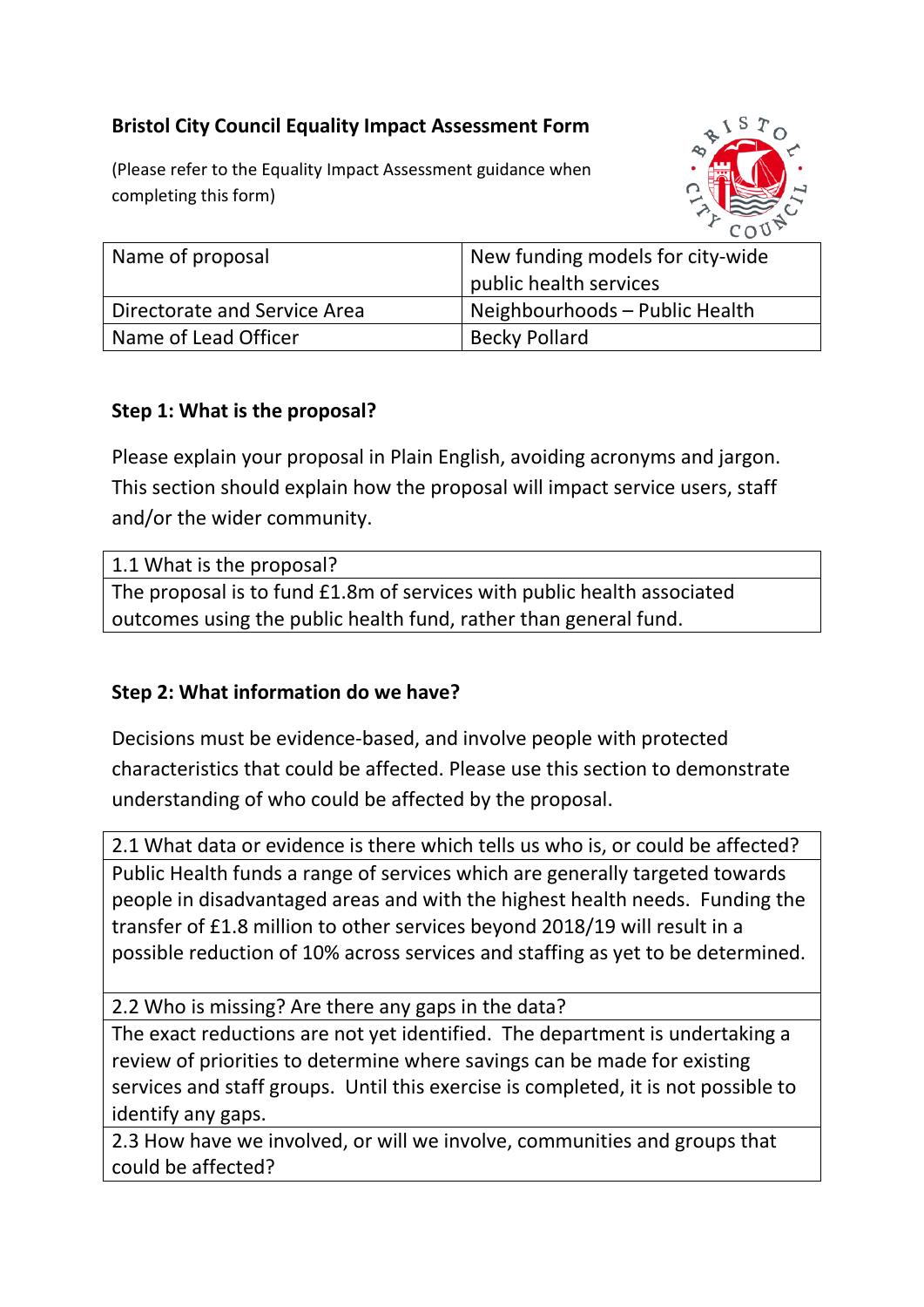There is a full consultation underway on all the savings proposals for next year.

# **Step 3: Who might the proposal impact?**

Analysis of impacts on people with protected characteristics must be rigourous. Please demonstrate your analysis of any impacts in this section, referring to all of the equalities groups as defined in the Equality Act 2010.

3.1 Does the proposal have any potentially adverse impacts on people with protected characteristics?

If we reduce the budget available for services which utilise most of our budget, there may be adverse impact on children and families in disadvantaged areas, vulnerable adults and young people and people who misuse drugs and alcohol. 3.2 Can these impacts be mitigated or justified? If so, how?

We will need to reduce the universal services where possible and target those who are most vulnerable.

3.3 Does the proposal create any benefits for people with protected characteristics?

If we fund the Sports team, trading standards and the community development team, this creates opportunities to improve health for people who access these services. If there were plans to reduce funding from the general fund for these services, then this could have a positive effect, however, this is not clear at this stage.

3.4 Can they be maximised? If so, how?

A review of the services currently being delivered from these areas would have the potential to save management costs and target services to those most in need.

### **Step 4: So what?**

The Equality Impact Assessment must be able to influence the proposal and decision. This section asks how your understanding of impacts on people with protected characteristics has influenced your proposal, and how the findings of your Equality Impact Assessment can be measured going forward.

4.1 How has the equality impact assessment informed or changed the proposal?

The EIA has highlighted the need to ensure that services are targeted to those most in need (using a proportionate universalism approach) and to review all